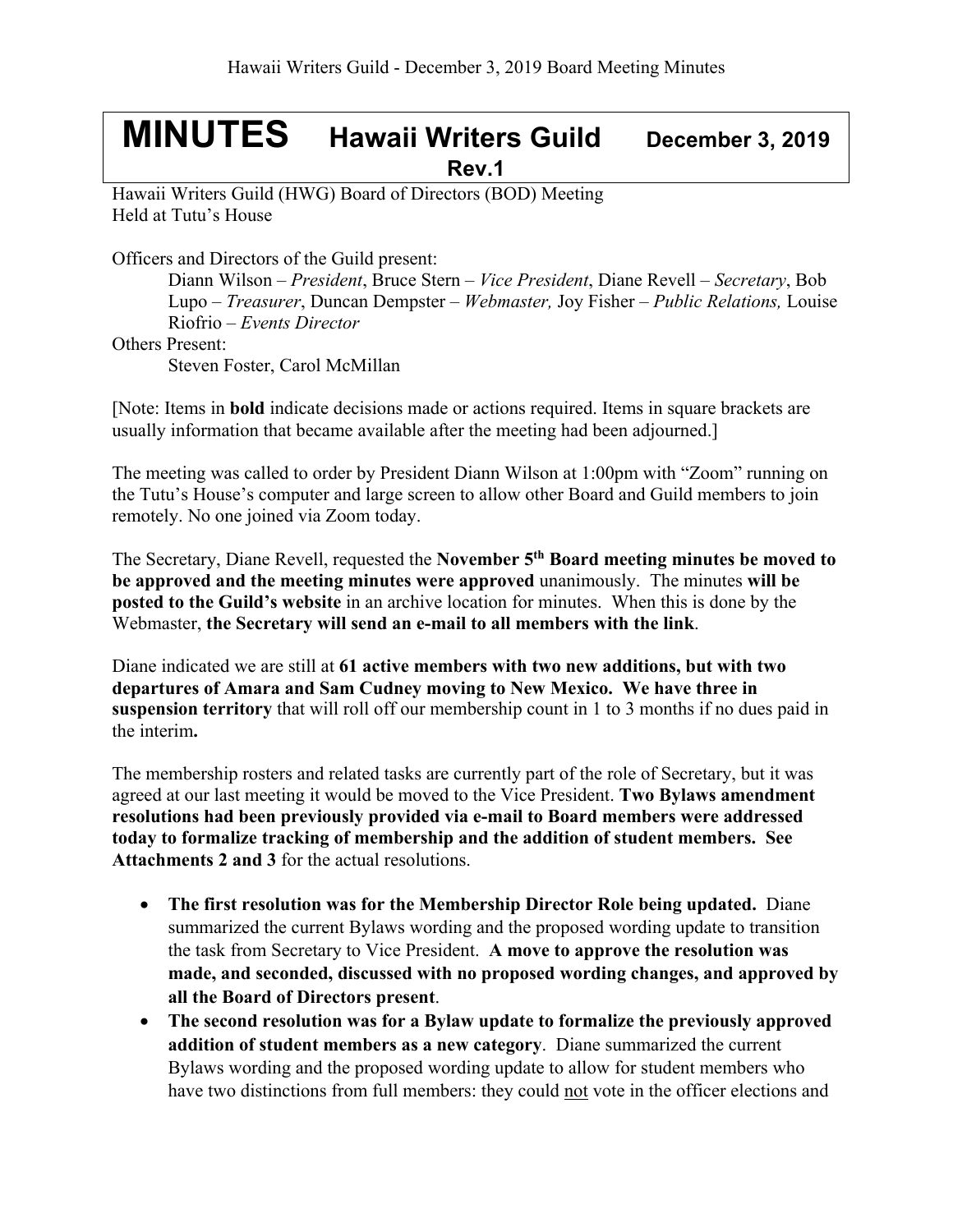in lieu of a writing sample submitted with their membership application, students would provide a teacher recommendation. **A move to approve the resolution was made, and seconded, discussed with no proposed wording changes, and approved by all the Board of Directors present**.

The **next step will be to add the changes in the resolutions to a new version of our Bylaws**.

Shawn Nakoa (our attorney for support of our **changing to a 501(c)(3) qualified tax-exempt charity) provided a filled in Form 1023 for us to use as an example when the Guild fills in that form** for our application to the IRS. Diane reviewed the form and created a set questions we'll need answered to complete the form by the  $501(c)(3)$  Committee members or the attorney. Diane has worked through the form and **requested Joy work on the required narrative of past, present and future Guild activities in Part IV** of the form. Diane requested **Bob Lupo to fill in the financial data section, Part IX**. Joy is working to **arrange a meeting of the committee to hopefully complete these tasks before the end of the year** short of the attorney's review. [Currently looks like the committee will meet the week of Dec.9-13.] **When the committee has completed as much as they can, the next step will be to run it past our attorney to finalize the form and submit it to the IRS**

**Treasurer**, **Bob Lupo, had provided via e-mail the HWG Treasurer's Log for November 2019 with current bank balance and recent income/expenditures (Attachment 1)**. This included the payment of dues by four members (two new members and two renewals), a donation, and the expenses to cover the Anna Ranch deposit for our January annual meeting, the Christmas Festival in Kailua, as well as the monthly bank fee for our checking account. This left **our bank balance at \$2,274.96 with \$600 of that reserved for work to make us an official 501(c)(3) qualified charity, so \$1,674.96 for Guild operations**. At the point of filing our Form 1023, we will owe the attorney \$1000, so will need to allocate or raise an additional \$400 to cover that fee, most likely near the end of 2019 or early 2020. Bob had noted there were two outstanding donations and a couple dues payments to be made in the next day or two that would net \$290 to add to our balance.

After the Kauai Writers Conference **our Hawaii Writers Guild supply of business cards was low, so Bob Lupo decided to order 1,500 of them and donate them to the Guild by covering the cost.** If members need some of these cards, Louise has a fair number of the new ones and Joy is storing the surplus. They are often used as handouts at our pop-up bookstores and other public events and some will be available at our annual meeting.

Committee Reports:

**Duncan, our Webmaster,** said the **student membership application and dues payment were now active on our website**. Diann W. said she had some contacts with teachers involved in local student writing programs she would inform of this option being available.

Duncan brought the forms for ordering more of our logo pens. **It was agreed by the Board that an order of 100 logo pens should be made**. The intent would be to use some to hand out to each member at our Annual Meeting.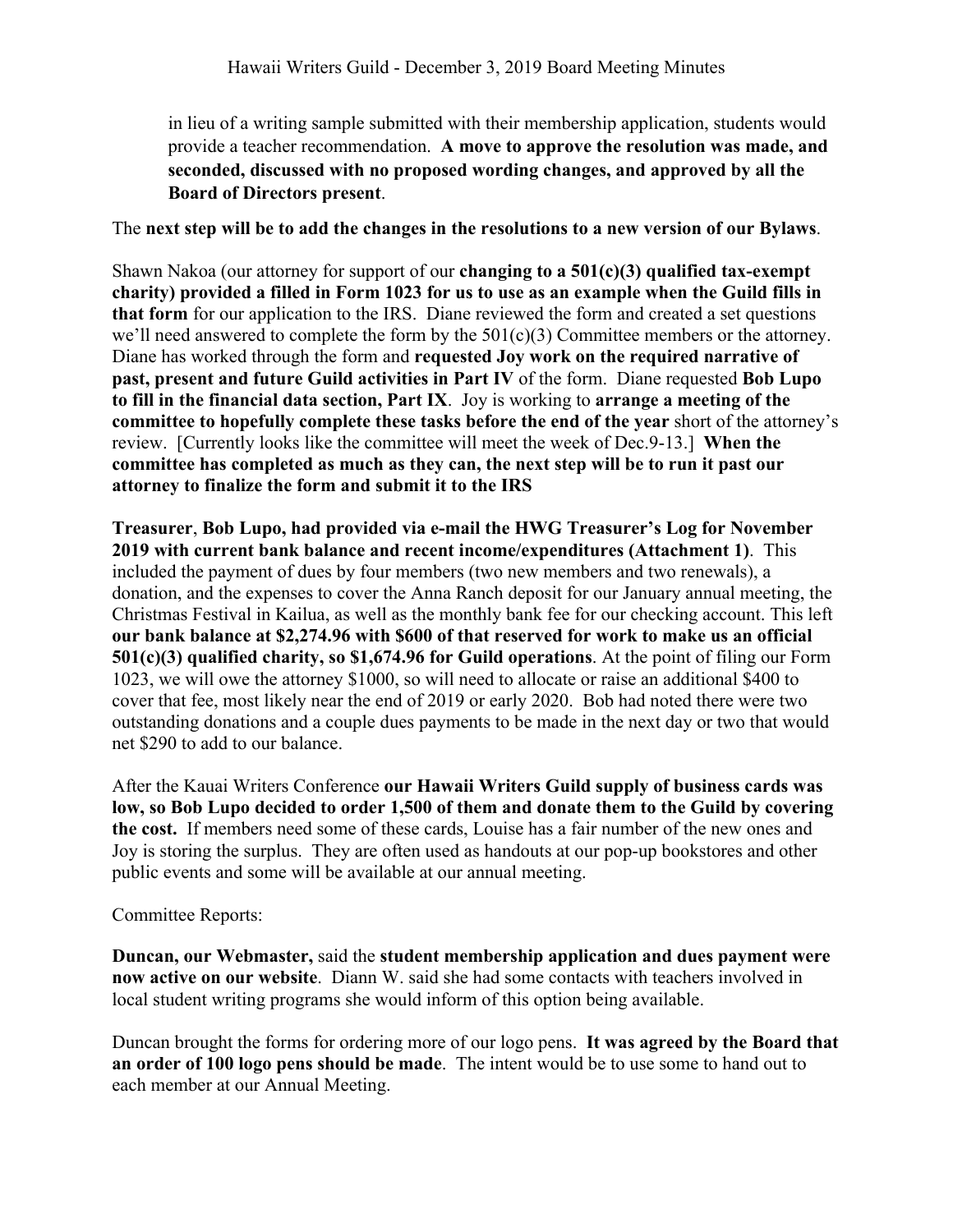**The Public Relations Director, Joy Fisher**, reminded us the **next Writers Voices event will be on December 4th. She has the four readers lined-up: Don Bingle, Nancy Baenziger, Steven Foster and Louise Riofrio**. Some plan to include a holiday theme in their readings. Jada will be recording this event for posting to our Facebook page and website Guild News. This is our last Writers Voices for 2019. Our plan for **next year is to hold these events at Tutu's House** versus the Thelma Parker Public Library. They will be **on the 2nd Wednesdays of every other month, with the next one in the evening on February 12th**. It was **agreed to donate to Tutu's House (via Friends of the Future) \$25 for each use of their meeting room** (the same as previously paid to the library).

Tied in with this discussion of using Tutu's House for the Writers Voices events, was **changing the day of the week we meet for the Guild Board meetings**. Among the Board meetings, Writers Voices and frequent member participation in Words and Wine at Kona Stories, these were all clustered in the first week of the month and within a day or two of each other. Also, Tuesdays were particularly crowded with events by a couple of the officers that they would appreciate shifting the Board meetings to make those days more manageable. **Diane R. had checked with Shawn Saito of Tutu's House and 1st Wednesdays would work for use of the room**. It was **generally agreed this would be okay with all the Board members present** and we would **meet at the same time as the current meetings (1:00pm-2:45pm), with an exception for the beginning of January due to the New Year's Day holiday being that first Wednesday**. [Diane checked with Shawn Saito and **our January meeting will be held on the 2nd Wednesday, January 8th, and at an earlier time from 10:00am -12:30pm** as our regular time slot was not available that day. Diane sent out this information to the Board members and did not receive any negative comments for this Jan. 8<sup>th</sup> meeting time.]

Joy said **December 3rd** (this evening) is the **Words and Wine event at the Kona Stories Bookstore in Kailua-Kona with one of our members, Virginia Fortner, being a featured reader**. Louise plans to attend and also take a photo of Virginia for our Guild News. Louise offered carpooling to the event.

**No one had responded yet to the request for an editor for a Guild Newsletter**. [On Dec. 4 Nancy Baenziger said she would be willing to support editing a Guild Newsletter as a backup to a primary editor. We just need to find a primary editor.] The ad is at the top of the Guild News page of the HWG website: https://www.hawaiiwritersguild.com/guild-news.html. The intent would be to have a quarterly newsletter to kept members informed of recent and upcoming events in one place and what is going on with our members in their writings and related events.

**The committee to establish an on-line Literary Review is now evaluating the submittals received for the on-line publication,** *Latitudes,* **until mid-January.** Joy said Laura Burkhart had sent a **summary she forwarded to the Board [Attachment 4]**. Laura provided an additional update to Joy with a plan for the evaluation of each genre on the following schedule by the assigned editor who would then pass their selections with comments to the rest of the committee for final evaluation: Dec. 9 – Fiction, Dec. 16 – Drama, Dec .23 – Non-fiction, Dec. 30 – Poetry. The goal is to complete the final evaluation before Laura leaves for a one-month trip on January  $20<sup>th</sup>$ . The publication is targeted for Spring of 2020. It was suggested in related discussions that before the final selection, **if many items selected are from one person the**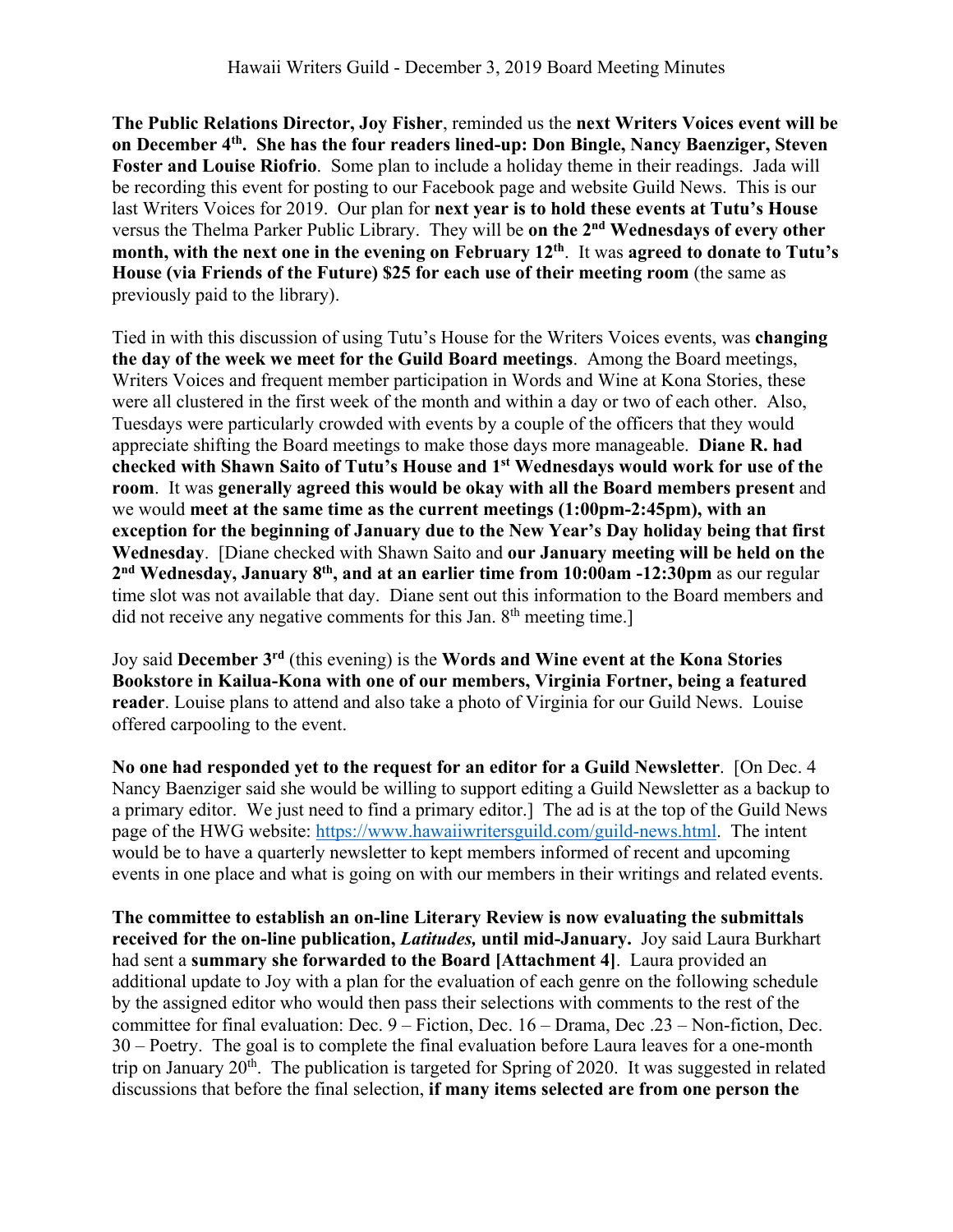**committee may want to narrow those items to one or two per author**. The editors for each genre do not know who the authors are, but Laura will have that information for the final evaluation. Selections need to be reviewed at the time to **ensure the author is in good standing** (current on their dues) with the Hawaii Writers Guild. **The next Literary Review committee meeting is planned for either January 8th (may conflict with next Board Meeting) or January 15th.**

Joy **recently caught up with updates to the Guild website calendar of events**.

**Louise Riofrio, Events Director,** reported on recent and upcoming events.The **upcoming popup bookstores will be held on December 7th, 14th and 21st in Waimea. The past two pop-up bookstores in Hilo had minimal participation** so we don't have any planned for there now but are considering some other locations besides our current Waimea events. **The Christmas Festival at the Marriott King Kamehameha Kona Beach Hotel on November 29th and 30th had 4 members selling books each day though not the same members each day.** Jada provided some photographs from this event.

**Louise solicited help for the activities planning/implementing our January 18th Annual Meeting and Election**. Diane was to provide Louise with last year's invitation for Louise to update and send to the members by December 5<sup>th</sup>. [Invitation sent. Diane R. accepted the **responsibility to collect the RSVPs** from members. She will also be sending out the ballot information for the election.] We will return to our prior location, Anna Ranch in Waimea and **make sure we have a good mic system** as the main complaint last year was that it had been hard to hear some of the speakers. **Bruce Stern and others volunteered to help with set-up and clean-up. A small group will make plans for the food though we need a fairly accurate count of how many will attend to do that; the RSVP due date is December 12th. Food should be ordered at least a week prior to the meeting.** Diann W. mentioned she knew of a possible caterer but based on last year it was generally agreed that using Foodland and Liliko'I Café as our sources would be less expensive than catering**. A count of table coverings, utensils, plates, and cups will be needed to see how much additional supplies will need to be purchased for the set-up.** In the past someone had also arranged for table decorations and serving utensils were loaned by members for use at the buffet table. A pen and a couple Guild business cards along with a printed program for the evening was placed at each seat and we may want to do that again.

**Eila, Director for North Kohala**, was unable to attend. Per Diane R. there was nothing of significance to report from that area as flu and other activities had limited the meetings held by the writer support groups in that region. We have not had Board participation by Eila for the last few months, so **Diane agreed to contact Eila to see if she is bowing out of her role as North Kohala Director** (or not) **and if so, does she know of someone else in their vicinity would take on the role**.

**Bryan Furer, Director for Volcano**, was not able to attend the meeting. Bryan is active in that area of the island, but we heard he might be moving back to the mainland before long. **That group met every Monday in October and November and are continuing for every Monday in December to work on their anthology book**. They are trying to have it ready for publication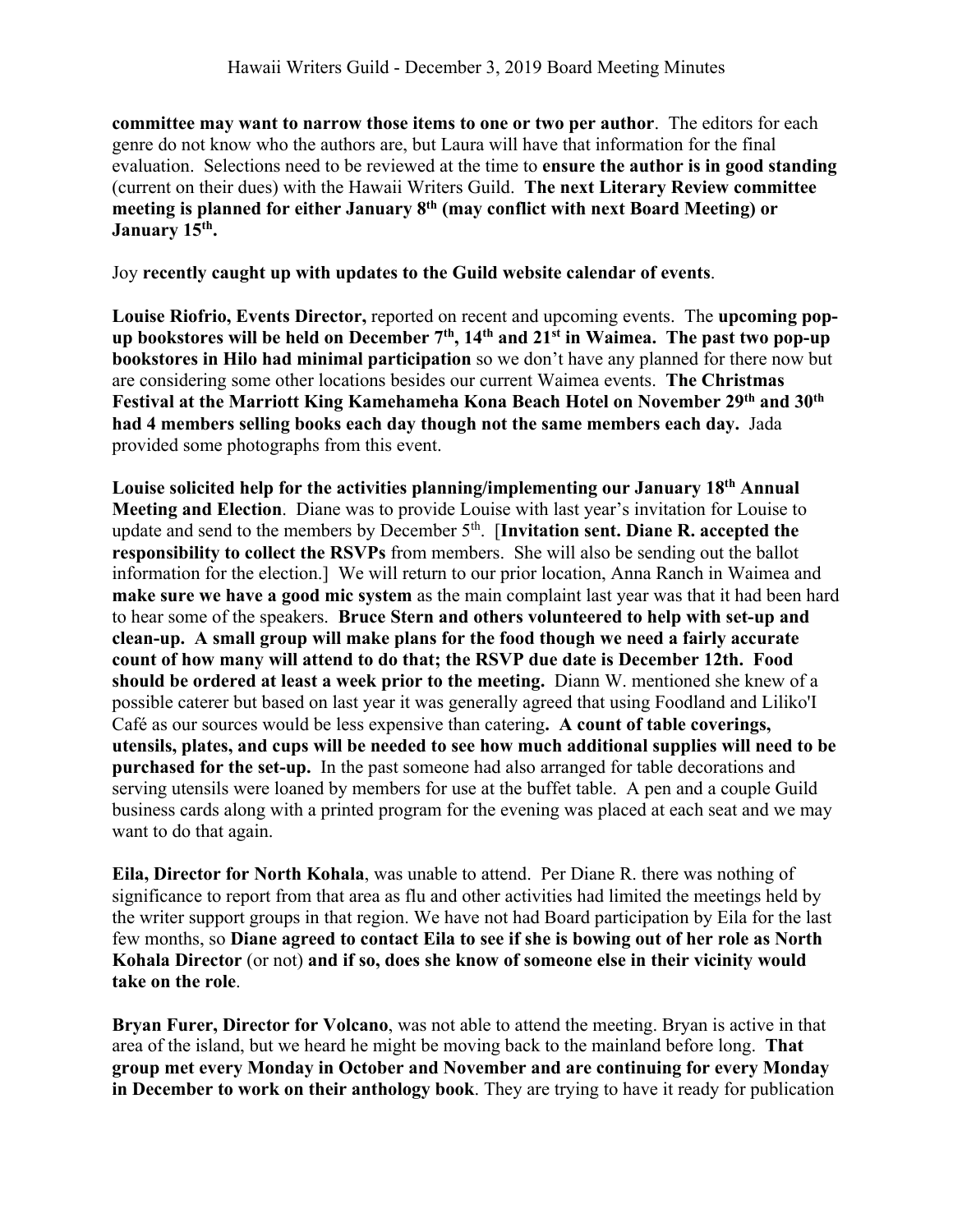by the end of this year. We have not had Board participation by Bryan for many months, so **Joy agreed to contact Bryan to see if someone else in their vicinity would take on the role if Bryan will not be doing so.**

**For those who cannot come to Waimea on the Big Island to attend the board meetings, we do have Zoom active to allow remote attendance via a computer and internet**. Each meeting agenda includes the specific meeting information for joining via Zoom and tutorials can be found on-line.

**Bruce Stern, Vice President**, did not have any issues to raise, but confirmed **he is okay with taking on the membership director role being included with vice presidential duties**. He is heavily involved in the film festival and other tasks so prefers to wait to take it on after January. Diane said she'd be happy to wait to transfer it until then and ready to help as needed after the transition.

**The initial printing of the latest tri-fold version has been depleted, so we may need to have another batch printed out.** The place Joy had recommended for the tri-fold only charged \$1 each for the two-sided pamphlets and also folded them in the past. Diann W. had previously provided the PDF version of the tri-fold and members with a color printer can print copies from that.

**Diann W. sent out a solicitation to the membership for those who would like to run for office** (President, Vice President, Treasurer, Secretary) shortly after the October Board meeting. The other Board members are appointed positions and the election is at the annual meeting in January, but we try to make it open to voting by those who cannot attend by e-mailing ballots also about 3-weeks prior. Diane R. had sent a follow-up e-mail with the associated job descriptions. **Diann reported she only had two replies from current Board members who are willing to run again** for 2020 by last month's meeting. It was agreed that last year it was more effective to call and talk with members likely to be interested. **Diann had made some member contact assignments for the current board members;** in the report back today **none of those contacted at this time were willing to run**, but some indicated they would likely be willing next year. So, **at this time with no other Guild members willing to run for office, the slate on the ballot will consist of the current set of officers**. Likely this will not be sustainable in the future.

The **next regular Board meeting date** was set for **Wednesday, January 8th** at **2:30pm - 4:15pm** at Tutu's House. **Note this our new day of the week to meet (Wednesdays) and normally we'd meet on the 1st Wednesday of the month, but it shifted in January to avoid the New Year's Day holiday. The time slot for January's Board meeting is also later in the day then the current or following Board meetings that will be back to 1:00pm-2:45pm.**

The meeting was adjourned at 2:09pm.

Respectfully submitted, Diane Revell, Secretary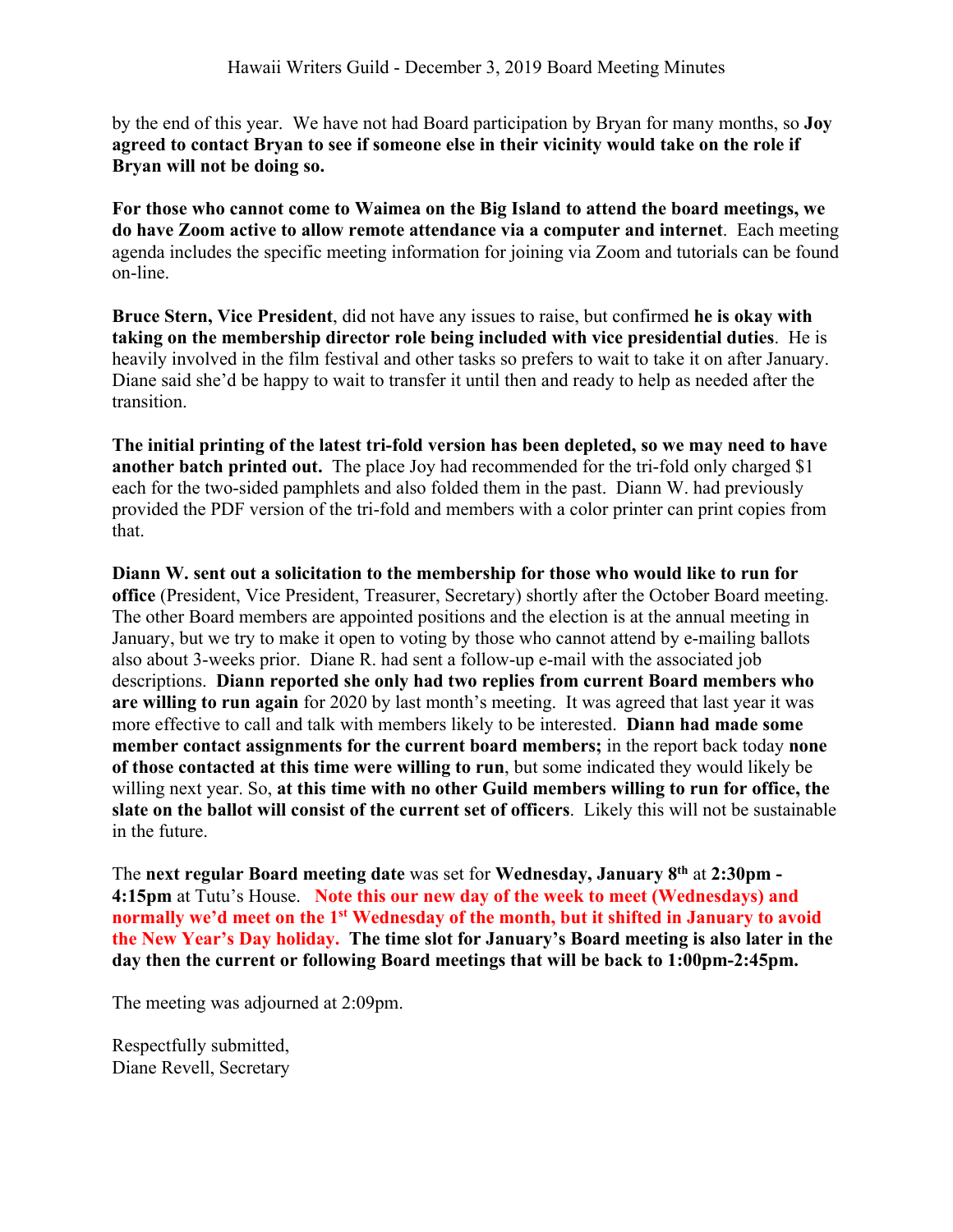Announcements:

- The **next regular Board meeting time and place: Wednesday, January 8th at 10:00am – 12:30pm at Tutu's House** at 64-1032 Mamalahoa Hwy # 305, Waimea, HI 96743. Attendance via internet will be offered.
- **Requests for items to be added to the agenda for the next regular Board meeting** should be **sent to the President Diann Wilson and Secretary Diane Revell at their email addresses** (island.diann@gmail.com and diane.b.revell@gmail.com) 10-days prior to the next meeting, so **by December 29th**. The **agenda will be e-mailed January 3rd** five days prior to the meeting.
- Parking Lot:
	- **a. Complete IRS Form 1023 for application to be a recognized 501(c)(3) nonprofit charity.** Have it ready to submit to attorney for filing with IRS before end of 1st quarter 2020 **Who:** Non-profit Committee (Joy F., Diane R., Bruce S., Bob L.) **Due Date:** December **31**, 2019
	- **b. Consider ways to streamline current membership process. Who:** Diane Revell, Duncan Dempster, Bob Lupo, Diann Wilson, Bruce Stern **Due:** January 31, 2020
	- **c. Update the Bylaws with the approved resolutions for a new student membership category and a membership director role to the Vice President (vs. Secretary). Provide the updated version to the Board and posting to our website in place of the current version. Who:** Diane Revell **Due:** December 31, 2019
	- **d. [Consider Guild participation in Sept. 24-27, 2020 HawaiiCon** at the Sheraton Kona Resort & Spa **Who:** Board **Due:** January 8, 2020 (on agenda)]
- Attachment 1: HWG Treasurer's Log, December 2019
- Attachment 2: Membership Director Role Bylaws Resolution
- Attachment 3: Student Membership Bylaws Resolution
- Attachment 4 December 1, 2019 Latitudes Literary Review Status and Process Proposal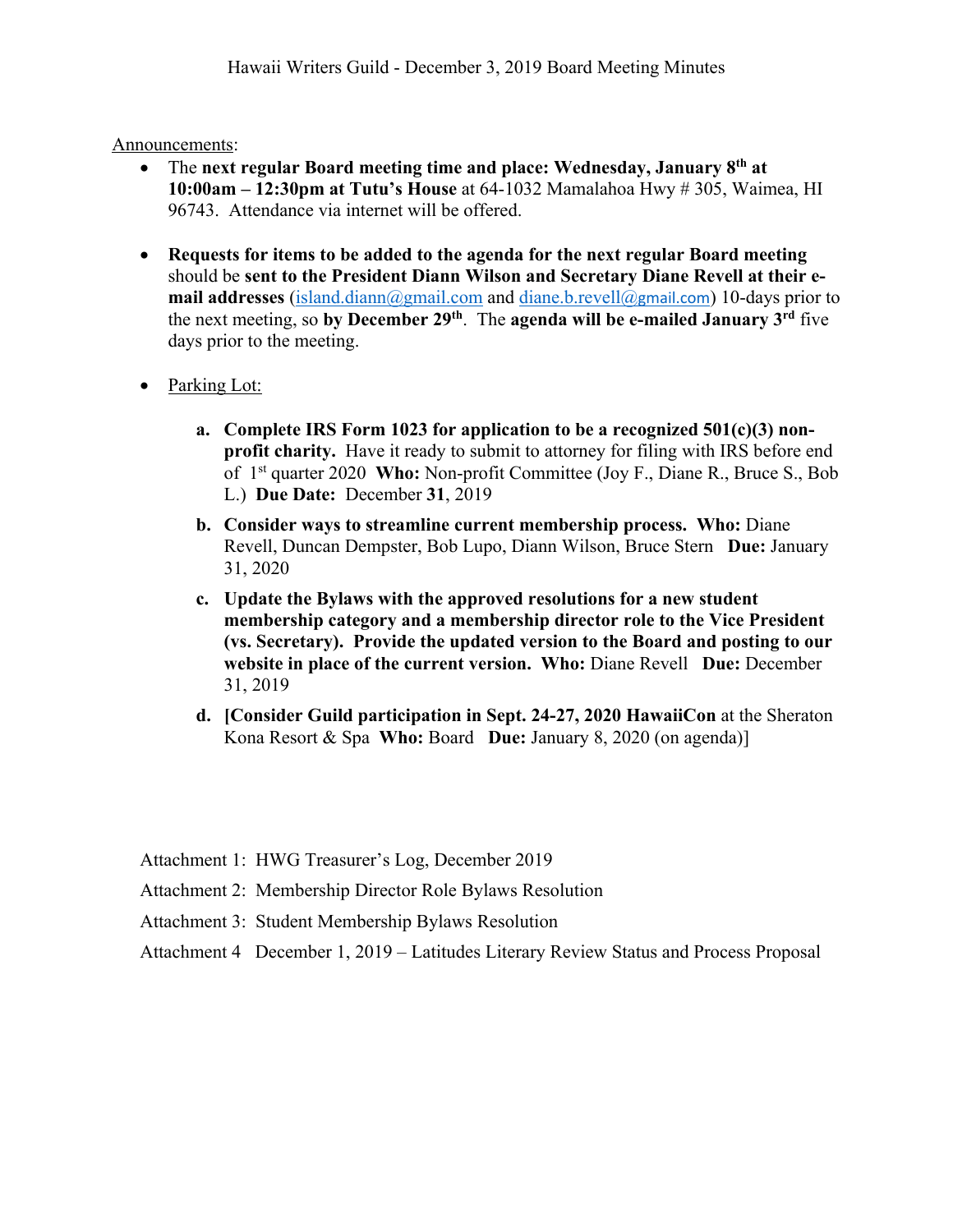| American Savings Bank Balance as of 10/31/2019                      | \$2,435.31 |
|---------------------------------------------------------------------|------------|
| <b>November Inflows</b>                                             |            |
| Tessa Rice, member renewal, 11/1/19                                 | 40.00      |
| Don Mules, new member, 11/1/19                                      | 40.00      |
| Margaret Zacharias, member renewal, 11/9/19                         | 40.00      |
| Rick Frazier, unsolicited dues received, 11/27/19                   | 40.00      |
| Duncan Dempster donation, PayPal, 11/27/19                          | 9.98       |
| <b>Total November</b>                                               |            |
| <b>Inflows</b>                                                      | 169.98     |
|                                                                     |            |
| <b>November</b>                                                     |            |
| <b>Outflows</b>                                                     |            |
| Christmas Festival, check 109, debited 11/15/19                     | 200.00     |
| Anna Ranch Deposit, check 108, Annual 2020 Dinner, debited 11/20/19 | 125.33     |
| ASB Monthly Fee, deducted 11/29/19                                  | 5.00       |
| <b>Total November Outflows</b>                                      | 330.33     |
| <b>Total ASB Operating alance as of</b>                             |            |
| 11/29/2019                                                          | \$2,274.96 |
| Less 501-c-3 Reserve Fund as of                                     |            |
| 11/29/2019                                                          | $-600.00$  |
| ASB Net Operating Balance as of 11/29/2019                          | \$1,674.96 |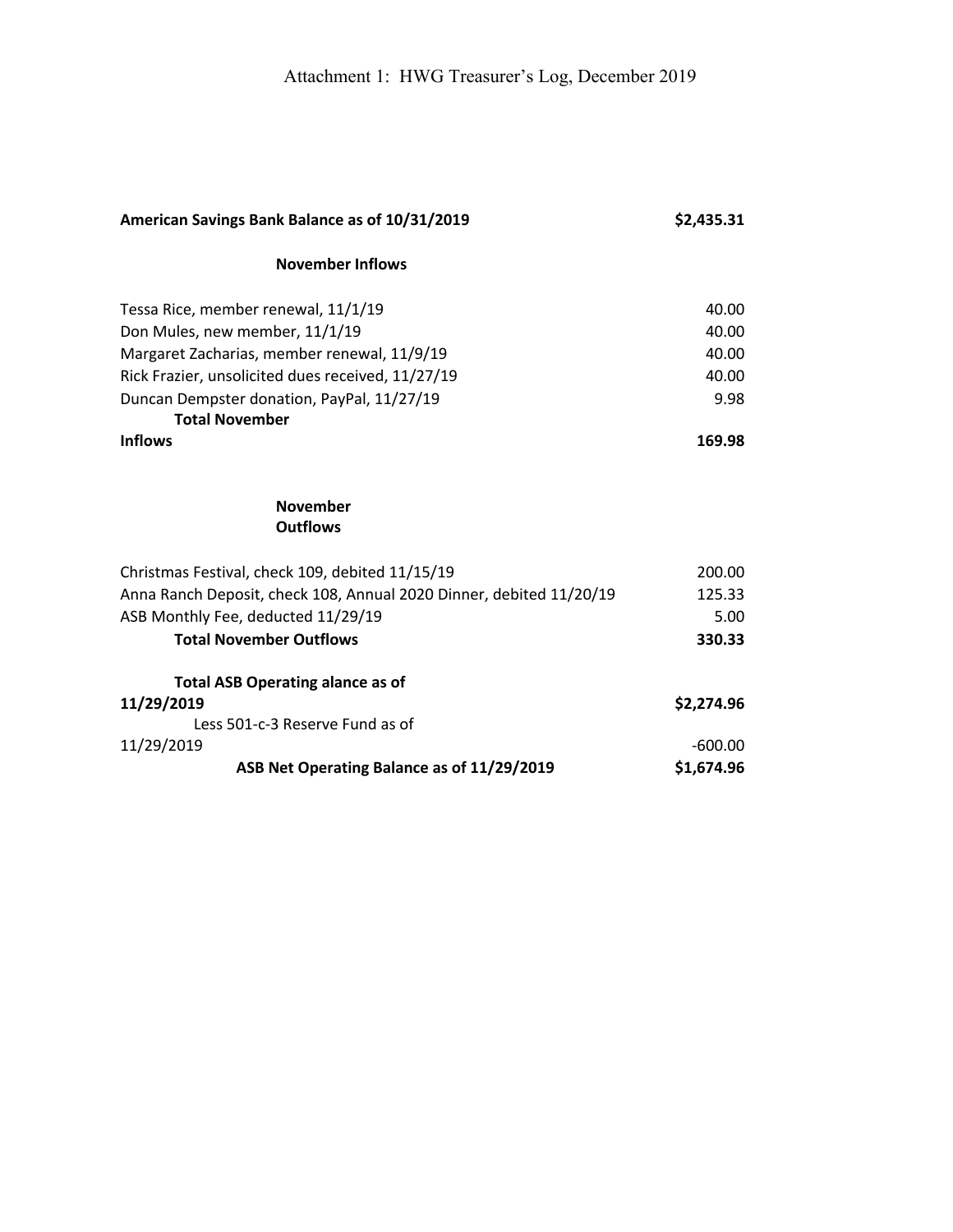Attachment 2 – Membership Director Role Bylaws Resolution

Proposed Date: Nov. 18, 2019 <br>
Approved Date: <u>Dec. 3, 2019</u>

Resolution for Bylaws Update – Membership Director Role

**Background**: At the November 5, 2020 Hawaii Writers Guild (HWG) Board of Directors Meetings the Board resolved to consider the addition of a membership director separate from the role of secretary who currently maintains the membership rosters.

**From the November 5, 2020 HWG Board Meeting Minutes:** The membership rosters and related tasks are currently part of the role of Secretary. It was suggested by Diane that with the size of the current membership the original concept of a director of membership should be reinstated to spread the workload. The discussion resulted in general agreement this would be a useful change; an update to the Bylaws would be needed. [In the week after the meeting a suggestion to have the Vice President as the officer who also handled the membership director role was raised.]

## **Current Bylaws Article VII, Officers**:

Section 7.3 Vice President. The Membership shall elect a Vice President. In the absence or disability of, or refusal to act by the President, the Vice President shall, in the order designated by the Board of Directors, perform all of the duties of the President, and when so acting shall have all the powers of and be subject to all the restrictions upon the President. The Vice President shall have such powers and perform such other duties as from time to time may be prescribed by the President, the Board of Directors or the Bylaws. In the case of the President's and Vice President's absence, the Secretary shall act as the President.

…

Section 7.5 Secretary. The Secretary shall keep the minutes of all meetings of the Board of Directors and authenticate the records of the Hawaii Writers Guild. The Secretary shall keep or cause to be kept a register showing the names of the directors including officers with their addresses. The Secretary shall keep or cause to be kept a register showing the names of all members with their contact information. The Secretary keeps membership records current in part based on dues of members being current or in arrears and reports membership at monthly Board of Directors meetings. The Secretary shall give notice in conformity with the Bylaws of all meetings of the Board of Directors. The Secretary shall also perform all other duties assigned by the Board of Directors. The Vice President shall perform all the duties and exercise all the powers of the Secretary during the absence or disability of the Secretary or whenever the office is vacant and shall perform all the duties assigned by the President or the Board of Directors.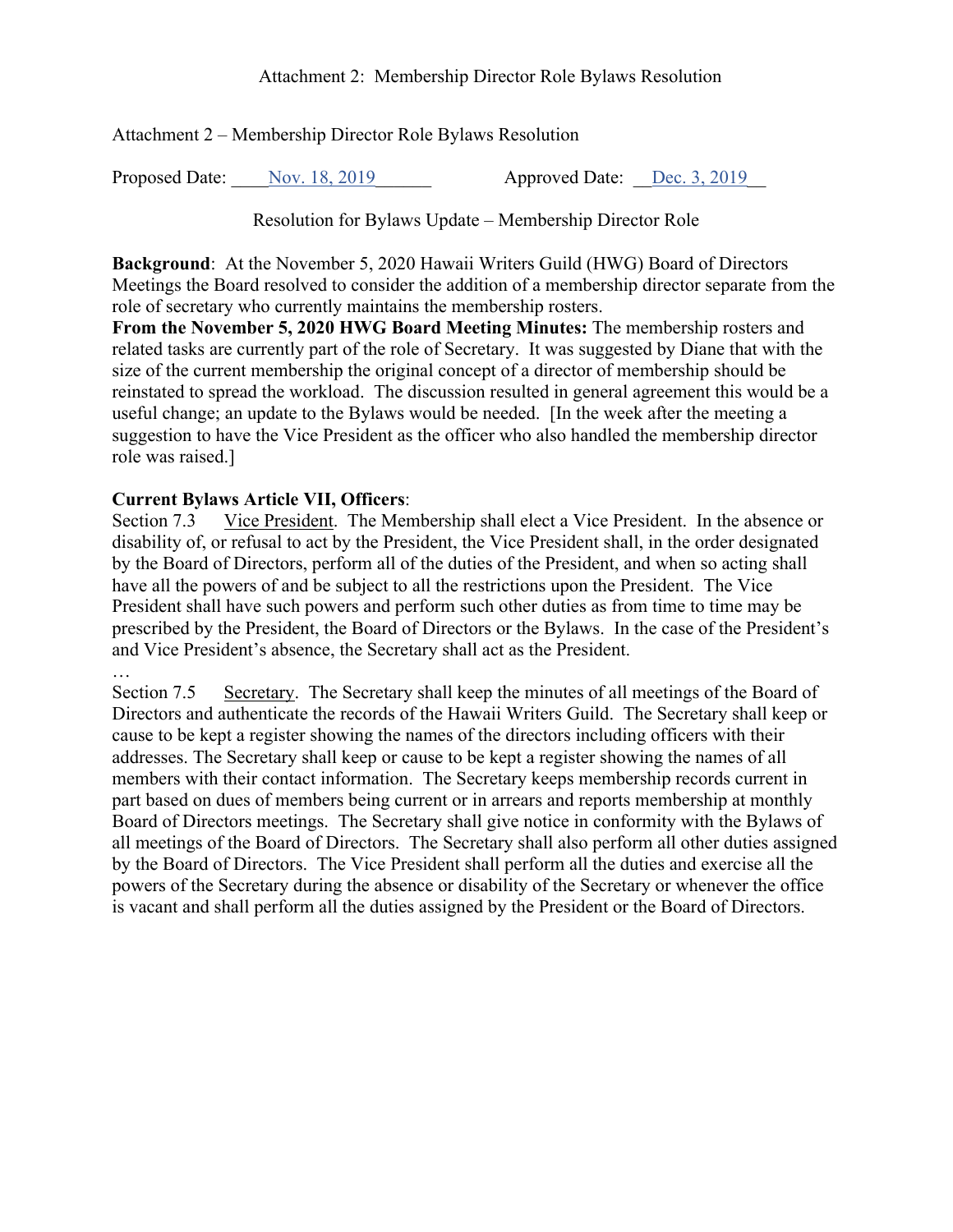**Proposed Update** (changes proposed as additions in red, deletions with a line through the text): Section 7.3 Vice President. The Membership shall elect a Vice President. In the absence or disability of, or refusal to act by the President, the Vice President shall, in the order designated by the Board of Directors, perform all of the duties of the President, and when so acting shall have all the powers of and be subject to all the restrictions upon the President. The Vice President shall keep or cause to be kept a register showing the names of all members with their contact information. The Vice President keeps membership records current in part based on dues of members being current or in arrears and reports membership at monthly Board of Directors meetings. The Vice President shall have such powers and perform such other duties as from time to time may be prescribed by the President, the Board of Directors or the Bylaws. In the case of the President's and Vice President's absence, the Secretary shall act as the President. …

Section 7.5 Secretary. The Secretary shall keep the minutes of all meetings of the Board of Directors and authenticate the records of the Hawaii Writers Guild. The Secretary shall keep or cause to be kept a register showing the names of the directors including officers with their addresses. The Secretary shall keep or cause to be kept a register showing the names of all members with their contact information. The Secretary keeps membership records current in part based on dues of members being current or in arrears and reports membership at monthly Board of Directors meetings. The Secretary shall give notice in conformity with the Bylaws of all meetings of the Board of Directors. The Secretary shall also perform all other duties assigned by the Board of Directors. The Vice President shall perform all the duties and exercise all the powers of the Secretary during the absence or disability of the Secretary or whenever the office is vacant and shall perform all the duties assigned by the President or the Board of Directors.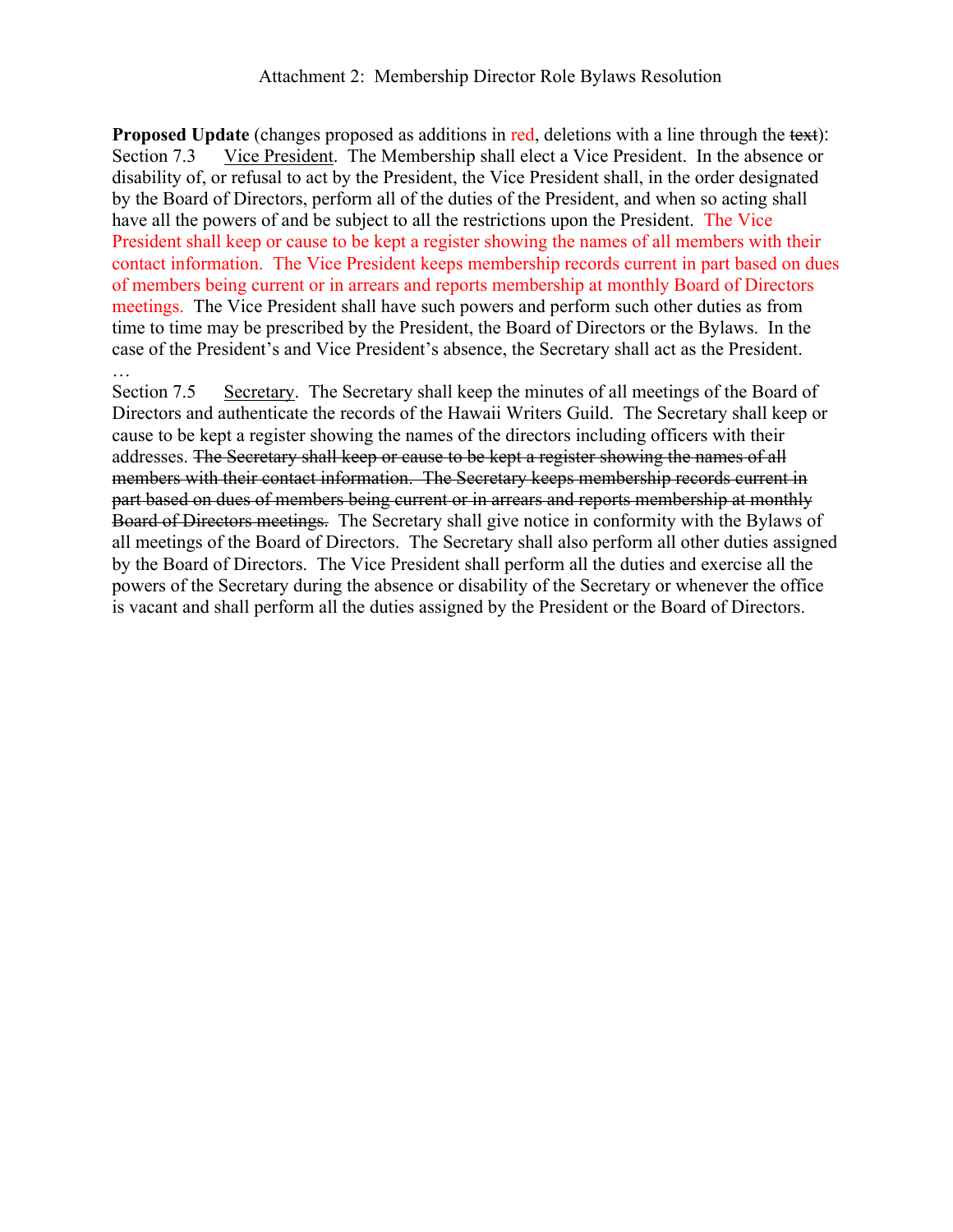Attachment 3: Student Membership Bylaws Resolution

Proposed Date: \_\_\_\_ <u>Nov. 18, 2019</u> \_\_\_\_\_\_\_\_\_\_\_ Approved Date: \_\_\_ <u>Dec. 3, 2019</u>

Resolution for Bylaws Update – Add Student Membership

**Background**: At the October 1, 2019 and November 5, 2020 Hawaii Writers Guild (HWG) Board of Directors Meetings the Board resolved to add a new category of membership for students. The second Board meeting updated the benefits of student membership to include HWG website presence that had not been included in the original proposal. This resolution is to update the decision on student membership made by the Board and documented in the minutes of those meetings. A change to the HWG Bylaws requires "an affirmative vote of not less than two-thirds of the directors of the Corporation then in office" per the HWG Articles of Incorporation, Article XIII.

**From the November 5, 2020 HWG Board Meeting Minutes:** After some discussion, a motion was made by Duncan to have the student members able to submit information for their bio and a webpage after becoming a member; students still would not be able to vote; their application would include a recommendation from a teacher supporting their membership; they would not submit a writing sample as the teacher's recommendation would take its place; dues would be \$10/year. The motion was seconded and passed unanimously. An update to the Bylaws will be added to cover this new type of membership.

## **Current Bylaws Article III, Membership, 3.1**:

Corporate (Guild) Members. The Hawaii Writers Guild (also known as the Guild) shall have Guild Members. Notwithstanding membership, the Board of Directors shall have sole voting rights in the Hawaii Writers Guild, except election of officers shall be the right of all members in good standing. At any event sponsored by the Hawaii Writers Guild, members of the Guild shall have priority over any non-member participants, with the exception of featured speakers. Guild membership shall be open to approved applicants who demonstrate in print skill in the art of writing as determined by the Board of Directors. Writers seeking guild membership shall follow application procedures established by the Board of Directors and subject to change from time to time. Annual dues are required for membership. The rate of annual dues may be adjusted from time to time by the Board of Directors.

## **Proposed Update** (changes proposed as additions in red):

Corporate (Guild) Members. The Hawaii Writers Guild (also known as the Guild) shall have Guild Members. Notwithstanding membership, the Board of Directors shall have sole voting rights in the Hawaii Writers Guild, except election of officers shall be the right of all non-student members in good standing. At any event sponsored by the Hawaii Writers Guild, members of the Guild shall have priority over any non-member participants, with the exception of featured speakers. Guild membership shall be open to approved applicants who demonstrate in print skill in the art of writing as determined by the Board of Directors or for student members with a recommendation of one of their teachers. Writers seeking guild membership shall follow application procedures established by the Board of Directors and subject to change from time to time. Annual dues are required for membership. The rate of annual dues may be adjusted from time to time by the Board of Directors.